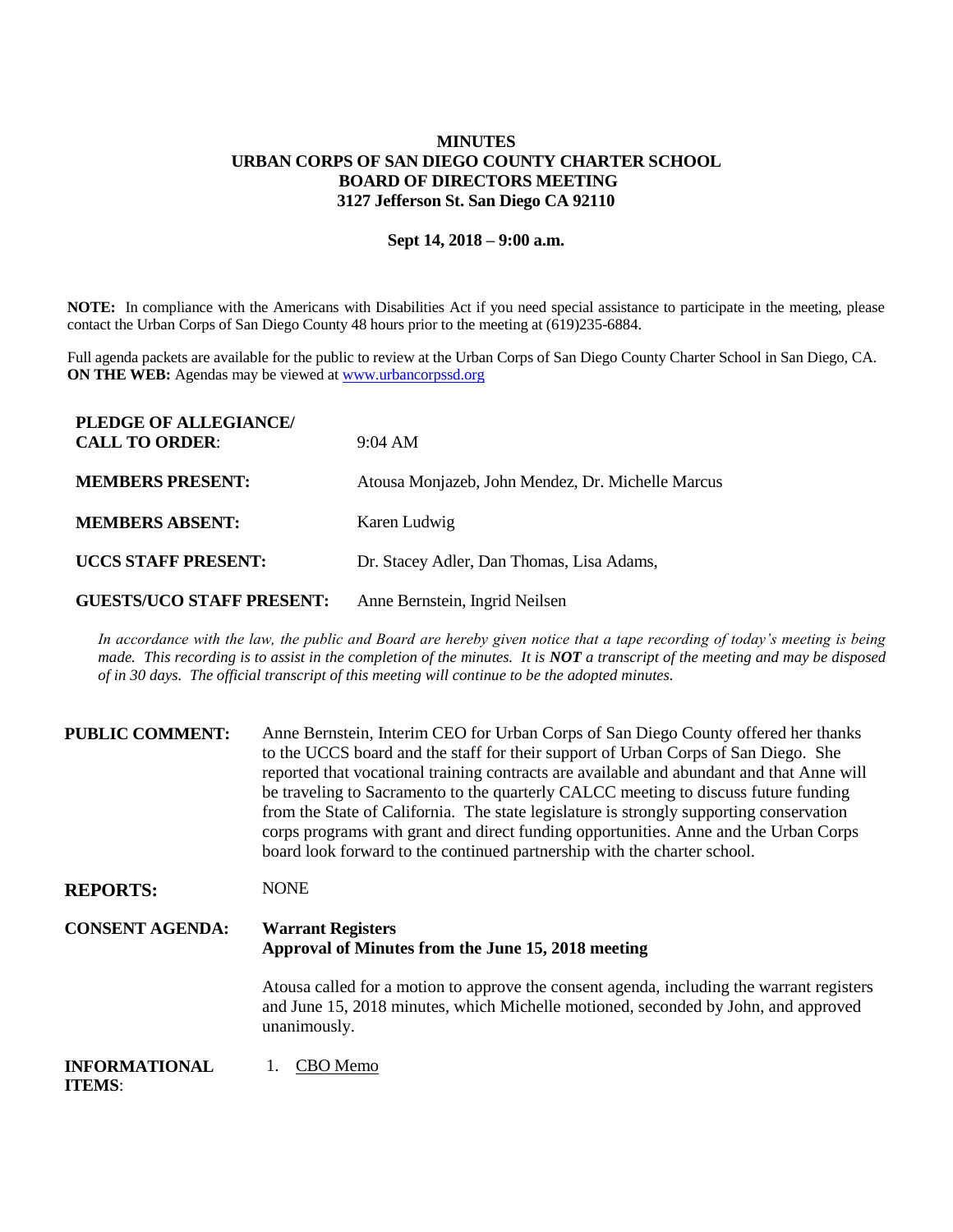Stacey discussed CBO Memo which provides backup to the unaudited actuals. The memo indicates a 22% reserve. Stacey asked if there were any questions regarding the memo, which there was none.

## **NEW BUSINESS:**

**1.** Action Item — Approval of Unaudited Actuals for July and August 2018 John asked when the audit would be conducted. Stacey answered October 2018. John asked which accounting firm conducted the audit. Stacey reported a firm in Kern County. John asked if we go out to bid for the accounting firm. Stacey reported that the charter school goes with the auditor selected by MCOE, who has not gone out to bid for some time because we are very comfortable and have a good relationship with the current auditors.

**Atousa called for a motion to approve the unaudited actuals for July and August 2018, so moved by John, seconded by Michelle and approved unanimously**. **2.** Action Item —Approval of UCCS Charter Petition Amendments

Stacey reported that some language needed to be amended before the Charter Petition could be voted on. Page 8,  $2<sup>nd</sup>$  sentence of the  $2<sup>nd</sup>$  paragraph should read: "Urban Corps Charter school has obtained accreditation from the Western Association of Schools and Colleges and anticipated maintaining WASC accreditation status."

**Atousa motioned to approve the UCCS Charter Petition with indicated changes for Page 8, paragraph 2, sentence 2, which was seconded by Michelle and approved unanimously.** 

**3.** Action Item – Approval of UCCS-UCO MOU revisions

Stacey requested that item 3 be pulled for approval until December meeting pending review from the UCCS legal team.

**4.** Action Item – Approval of Board Bylaw revisions

Stacey requested that item 4 be pulled for approval until December meeting pending review from the UCCS legal team.

**5.** Action Item - Election of Board Chair

**Michelle motioned to nominate Atousa to be elected UCCS Board Chair, which was seconded by John and approved unanimously**.

**6.** Action Item - Election of Board Vice Chair

**Atousa motioned to nominate Michelle to be elected UCCS Board Vice Chair, which was seconded by John and approved unanimously.**

## **OLD BUSINESS:** None

**PRINCIPAL'S REPORT:**

Dan reported that the partnership with the California Conservation Corps is going very well. The National City site started a PreCorps program that was developed in collaboration with CCC leadership in Sacramento. CCC Staff reported that 10 out of the 10 students who enrolled in PreCorps made it through to COMET orientation. The NC Director requested Dan join an advisory board with her and other state CCC leaders. She also reported that she would be opening a residential facility near Lake Elsinore with the potential for 40-50 corpsmembers within the next year and that we would be considered as the education provider. Dan still maintains contact with Rudy Soria, the former director of NC who is now the director for Inland Empire. The Vista location only has 4 students enrolled, but we leverage the teacher as our Curriculum Coordinator to support academics